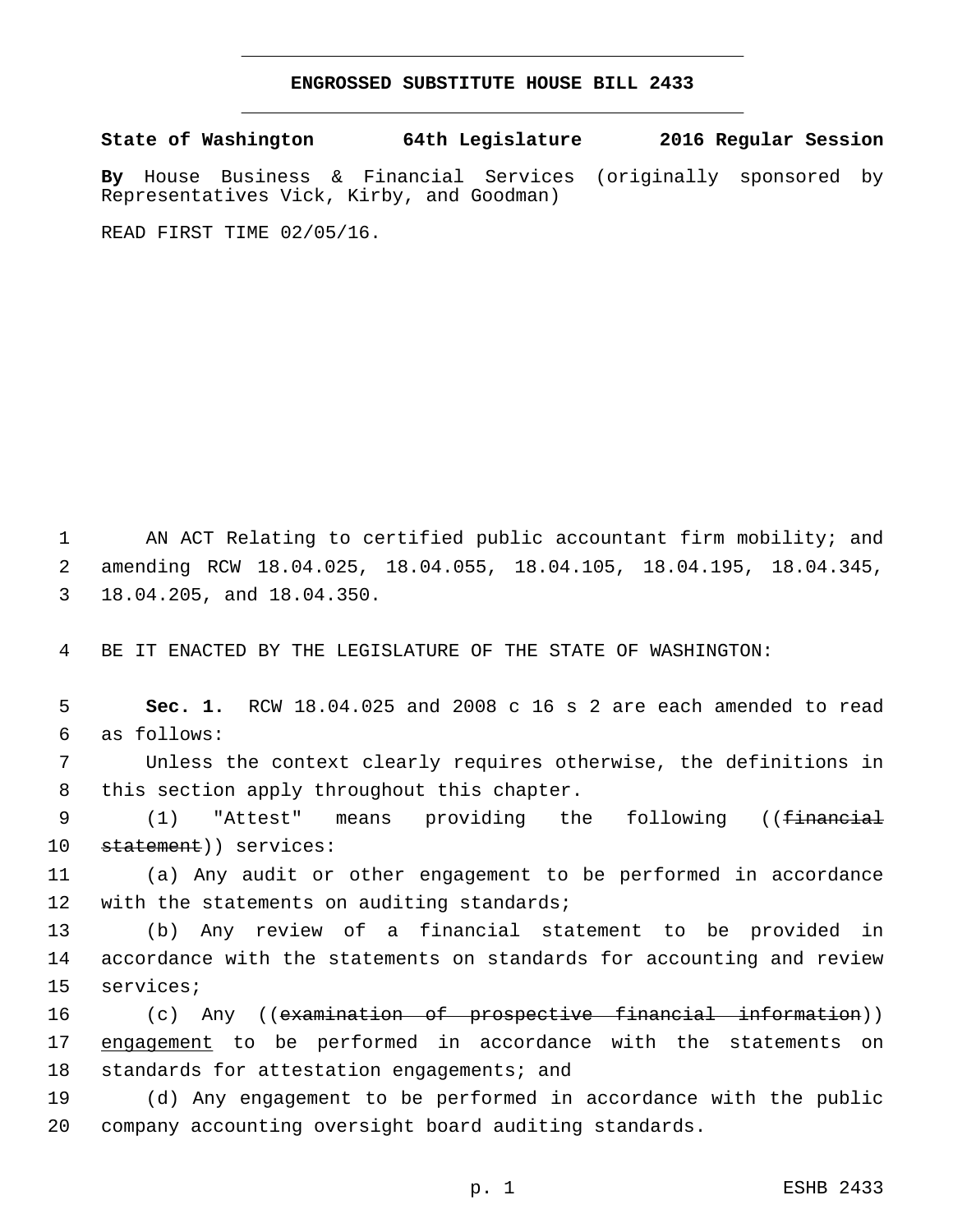(2) "Board" means the board of accountancy created by RCW 18.04.035.2

 (3) "Certificate" means a certificate as a certified public accountant issued prior to July 1, 2001, as authorized under the 5 provisions of this chapter.

 (4) "Certificate holder" means the holder of a certificate as a certified public accountant who has not become a licensee, has maintained CPE requirements, and who does not practice public 9 accounting.

 (5) "Certified public accountant" or "CPA" means a person holding a certified public accountant license or certificate.

 (6) "Compilation" means providing a service to be performed in accordance with statements on standards for accounting and review services that is presenting in the form of financial statements, information that is the representation of management (owners) without undertaking to express any assurance on the statements.

(7) "CPE" means continuing professional education.

 (8) "Firm" means a sole proprietorship, a corporation, or a partnership. "Firm" also means a limited liability company formed 20 under chapter 25.15 RCW.

 (9) "Holding out" means any representation to the public by the use of restricted titles as set forth in RCW 18.04.345 by a person or firm that the person or firm holds a license under this chapter and that the person or firm offers to perform any professional services to the public as a licensee. "Holding out" shall not affect or limit a person or firm not required to hold a license under this chapter from engaging in practices identified in RCW 18.04.350.

28 (10) (("Home office" is the location specified by the client as 29 the address to which a service is directed.

 $(11)$ ) "Inactive" means the certificate is in an inactive status because a person who held a valid certificate before July 1, 2001, has not met the current requirements of licensure and has been granted inactive certificate holder status through an approval 34 process established by the board.

35  $((+12))$   $(11)$  "Individual" means a living, human being.

  $((+13))$   $(12)$  "License" means a license to practice public accountancy issued to an individual under this chapter, or a license 38 issued to a firm under this chapter.

 $(39$  ( $(444)$ )) (13) "Licensee" means the holder of a license to practice public accountancy issued under this chapter.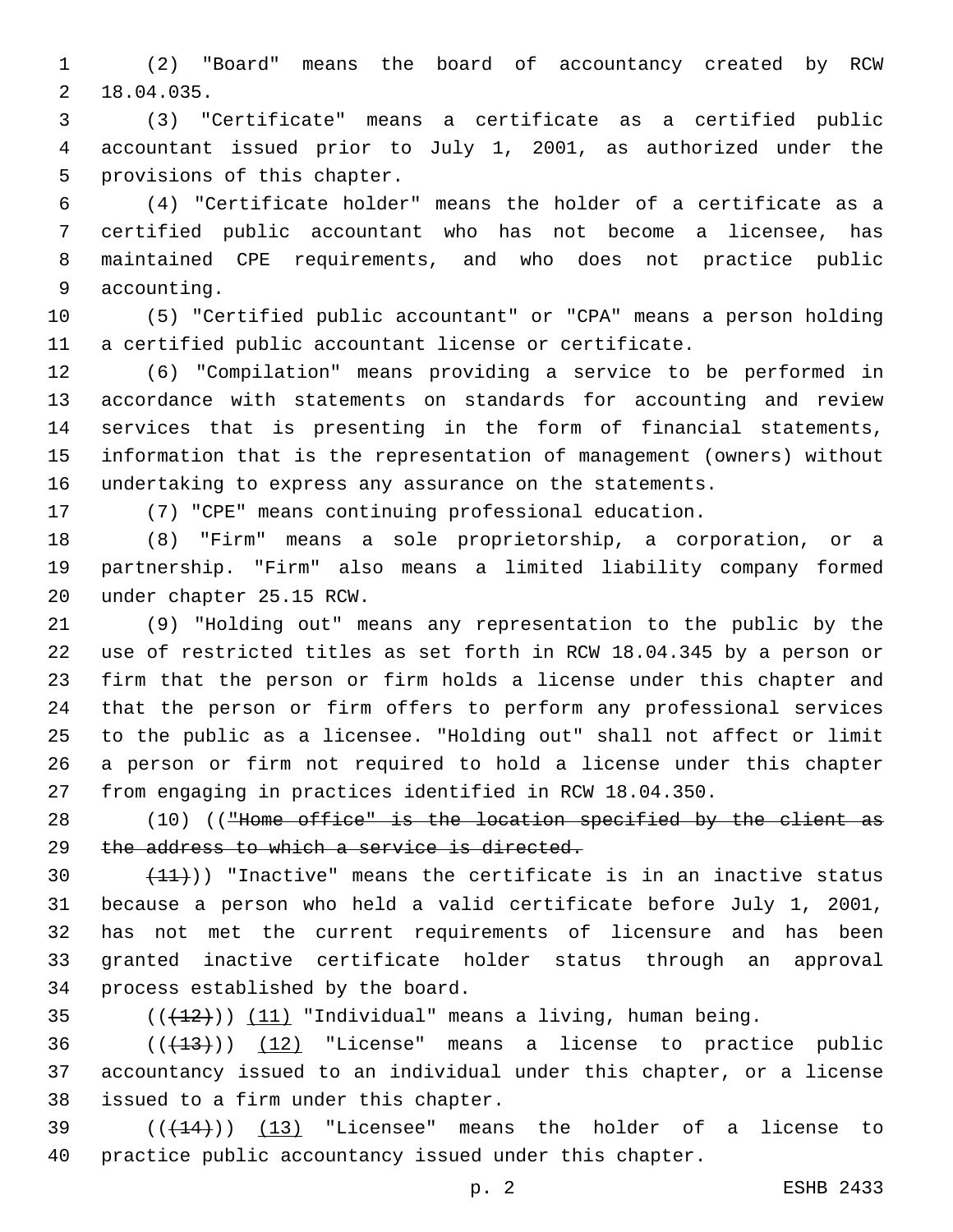(((15))) (14) "Manager" means a manager of a limited liability company licensed as a firm under this chapter.2

3 (( $(16)$ )) (15) "NASBA" means the national association of state 4 boards of accountancy.

 $((+17))$   $(16)$  "Peer review" means a study, appraisal, or review of one or more aspects of the attest or compilation work of a licensee or licensed firm in the practice of public accountancy, by a person or persons who hold licenses and who are not affiliated with the person or firm being reviewed, including a peer review, or any internal review or inspection intended to comply with quality control policies and procedures, but not including the "quality assurance 12 review" under subsection  $((+21+))$   $(20)$  of this section.

13 (( $(18)$ )) (17) "Person" means any individual, nongovernmental organization, or business entity regardless of legal form, including a sole proprietorship, firm, partnership, corporation, limited liability company, association, or not-for-profit organization, and including the sole proprietor, partners, members, and, as applied to 18 corporations, the officers.

19 (( $(19)$ ) (18) "Practice of public accounting" means performing or offering to perform by a person or firm holding itself out to the public as a licensee, for a client or potential client, one or more kinds of services involving the use of accounting or auditing skills, 23 including the issuance of "((audit)) reports," ((<del>"review reports," or</del> 24 "compilation reports" on financial statements,)) or one or more kinds of management advisory, or consulting services, or the preparation of tax returns, or the furnishing of advice on tax matters. "Practice of public accounting" shall not include practices that are permitted under the provisions of RCW 18.04.350(10) by persons or firms not 29 required to be licensed under this chapter.

 (((20))) (19) "Principal place of business" means the office location designated by the licensee for purposes of substantial 32 equivalency and reciprocity.

 $(1+21)$   $(20)$  "Quality assurance review" means a process established by and conducted at the direction of the board of study, appraisal, or review of one or more aspects of the attest or compilation work of a licensee or licensed firm in the practice of public accountancy, by a person or persons who hold licenses and who are not affiliated with the person or firm being reviewed.

 (((22) "Reports on financial statements" means any reports or opinions prepared by licensees or persons holding practice privileges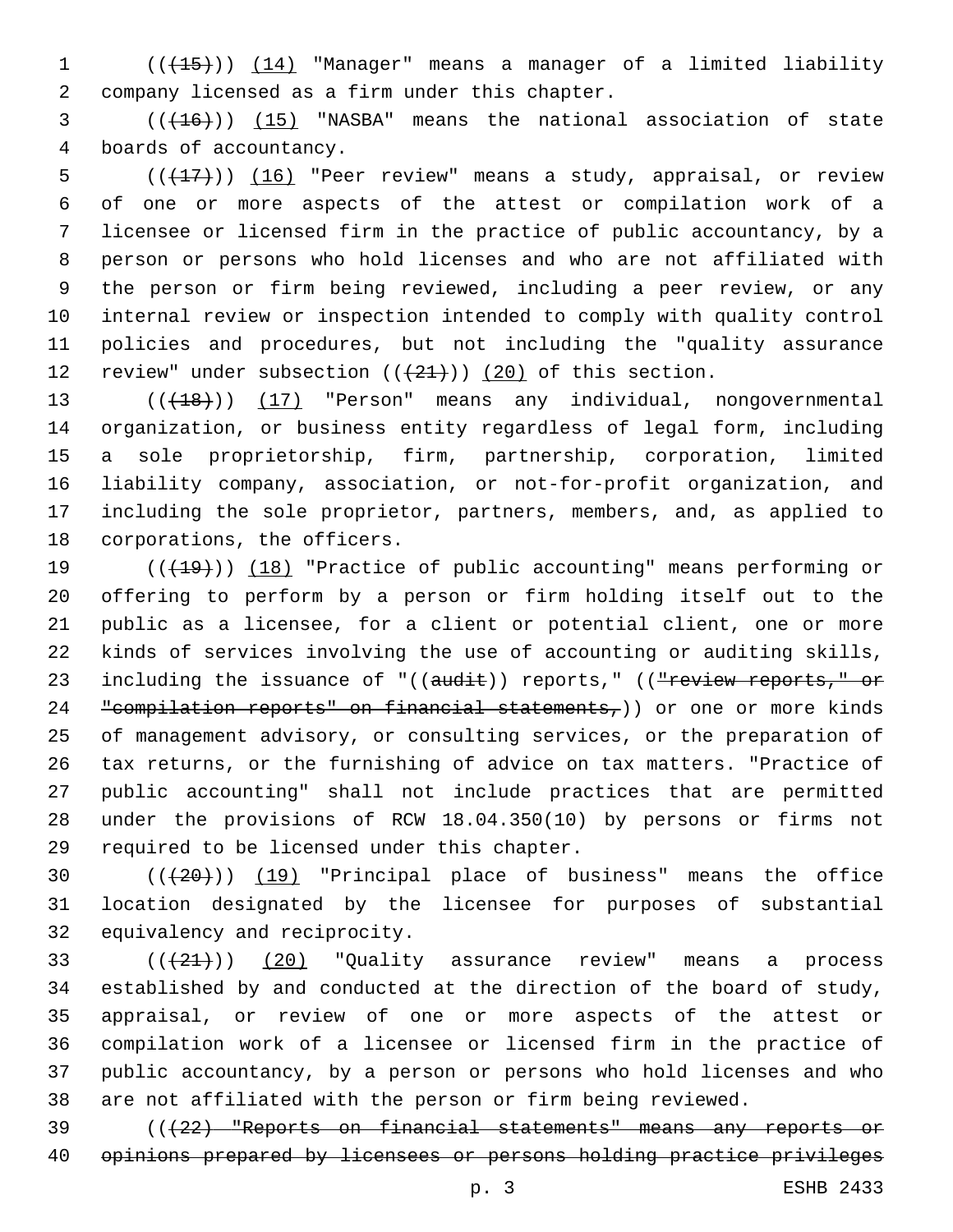under substantial equivalency, based on services performed in 2 accordance with generally accepted auditing standards, standards for 3 attestation engagements, or standards for accounting and review services as to whether the presentation of information used for guidance in financial transactions or for accounting for or assessing the status or performance of commercial and noncommercial enterprises, whether public, private, or governmental, conforms with generally accepted accounting principles or another comprehensive basis of accounting. "Reports on financial statements" does not include services referenced in RCW 18.04.350(10) provided by persons 11 not holding a license under this chapter.

 $(23)$ )) (21) "Report," when used with reference to any attest or 13 compilation service, means an opinion, report, or other form of language that states or implies assurance as to the reliability of the attested information or compiled financial statements and that also includes or is accompanied by any statement or implication that the person or firm issuing it has special knowledge or competence in the practice of public accounting. Such a statement or implication of 19 special knowledge or competence may arise from use by the issuer of the report of names or titles indicating that the person or firm is involved in the practice of public accounting, or from the language 22 of the report itself. "Report" includes any form of language which disclaims an opinion when such form of language is conventionally understood to imply any positive assurance as to the reliability of the attested information or compiled financial statements referred to and/or special competence on the part of the person or firm issuing 27 such language; and it includes any other form of language that is conventionally understood to imply such assurance and/or such special knowledge or competence. "Report" does not include services referenced in RCW 18.04.350 (10) or (11) provided by persons not holding a license under this chapter as provided in RCW 18.04.350(14).

 (22) "Review committee" means any person carrying out, administering or overseeing a peer review authorized by the reviewee.

 ( $(424)$ ))  $(23)$  "Rule" means any rule adopted by the board under 36 authority of this chapter.

37 (( $\left(\frac{24}{125}\right)$ ) (24) "Sole proprietorship" means a legal form of organization owned by one person meeting the requirements of RCW 18.04.195.39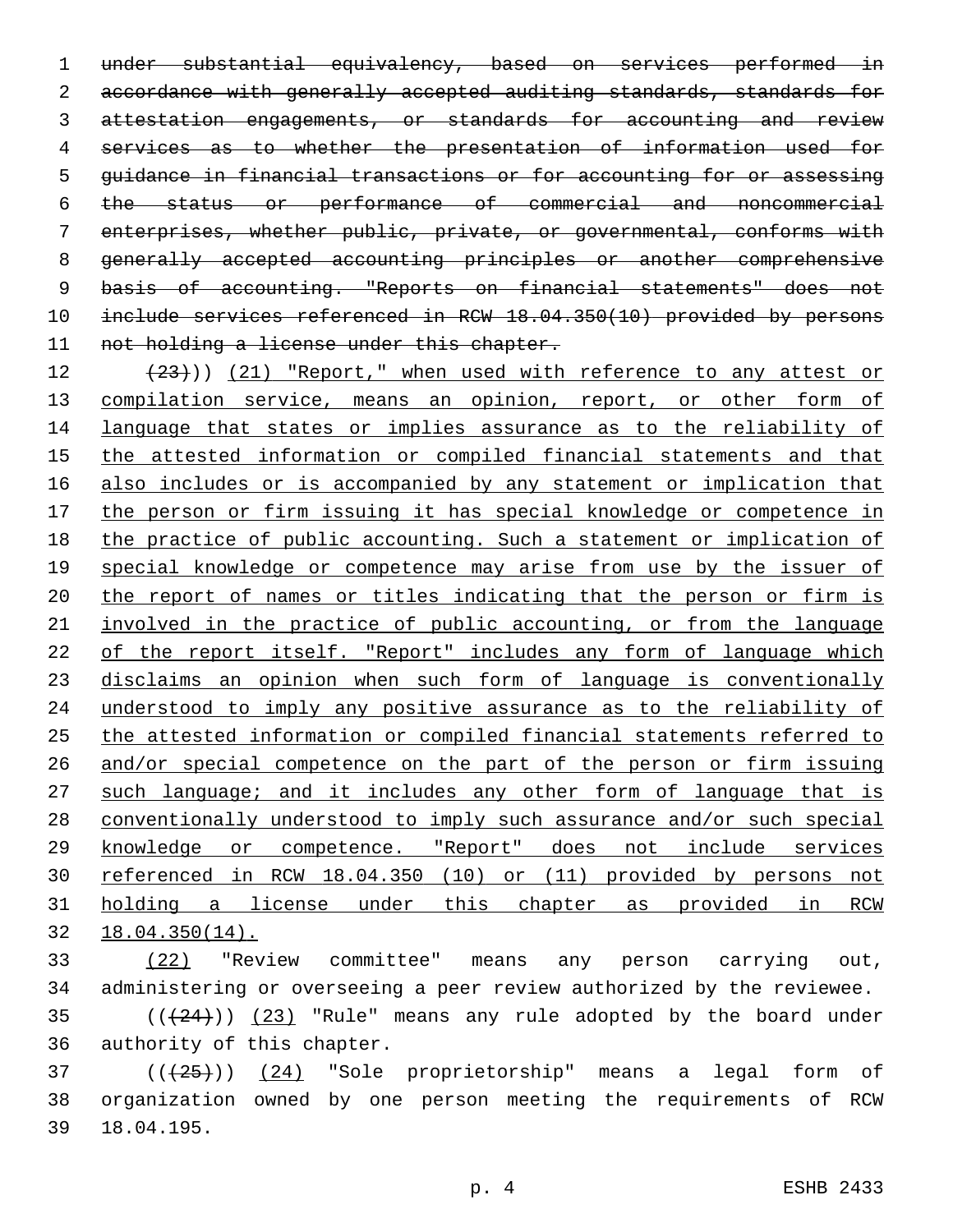$((+26))$  (25) "State" includes the states of the United States, the District of Columbia, Puerto Rico, Guam, the United States Virgin Islands, and the Commonwealth of the Northern Mariana Islands at such time as the board determines that the Commonwealth of the Northern Mariana Islands is issuing licenses under the substantially 6 equivalent standards in RCW  $18.04.350(2)(a)$ .

 **Sec. 2.** RCW 18.04.055 and 2001 c 294 s 5 are each amended to 8 read as follows:

 The board may adopt and amend rules under chapter 34.05 RCW for the orderly conduct of its affairs. The board shall prescribe rules consistent with this chapter as necessary to implement this chapter. 12 Included may be:

 (1) Rules of procedure to govern the conduct of matters before 14 the board;

 (2) Rules of professional conduct for all licensees, certificate holders, and nonlicensee owners of licensed firms, in order to establish and maintain high standards of competence and ethics including rules dealing with independence, integrity, objectivity, 19 and freedom from conflicts of interest;

 (3) Rules specifying actions and circumstances deemed to constitute holding oneself out as a licensee in connection with the 22 practice of public accountancy;

 (4) Rules specifying the manner and circumstances of the use of the titles "certified public accountant" and "CPA," by holders of certificates who do not also hold licenses under this chapter;

 (5) Rules specifying the educational requirements to take the 27 certified public accountant examination;

28 (6) Rules designed to ensure that licensees' "reports (( $\Theta$ m 29 financial statements))" meet the definitional requirements for that 30 term as specified in RCW 18.04.025;

 (7) Requirements for CPE to maintain or improve the professional competence of licensees as a condition to maintaining their license and certificate holders as a condition to maintaining their 34 certificate under RCW 18.04.215;

 (8) Rules governing firms issuing or offering to issue reports ((on financial statements or)) using the title "certified public accountant" or "CPA" including, but not limited to, rules concerning their style, name, title, and affiliation with any other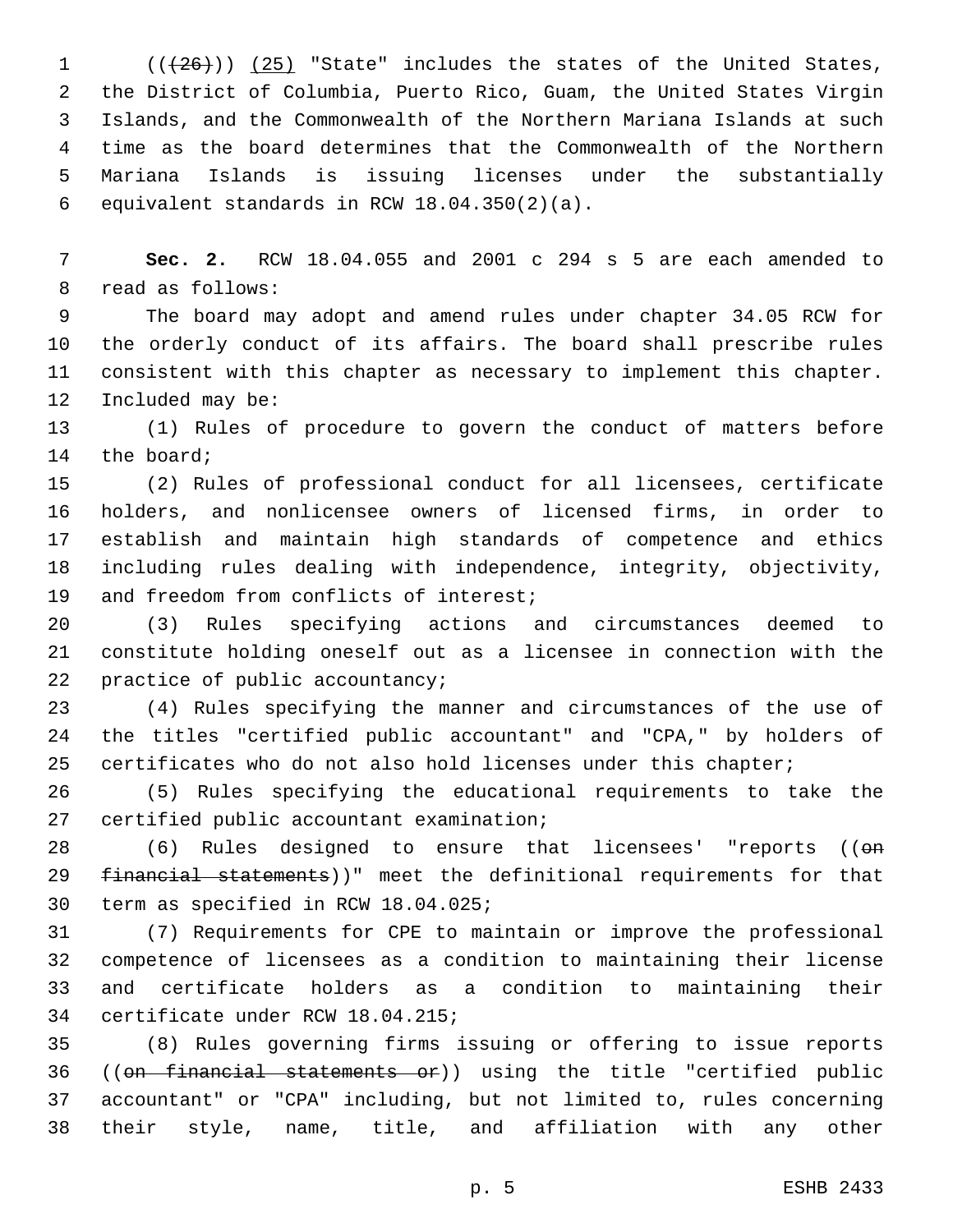organization, and establishing reasonable practice and ethical 2 standards to protect the public interest;

 (9) The board may by rule implement a quality assurance review program as a means to monitor licensees' quality of practice and compliance with professional standards. The board may exempt from such program, licensees who undergo periodic peer reviews in programs of the American Institute of Certified Public Accountants, NASBA, or 8 other programs recognized and approved by the board;

 (10) The board may by rule require licensed firms to obtain professional liability insurance if in the board's discretion such insurance provides additional and necessary protection for the 12 public;

 (11) Rules specifying the experience requirements in order to 14 qualify for a license;

 (12) Rules specifying the requirements for certificate holders to qualify for a license under this chapter which must include provisions for meeting CPE and experience requirements prior to 18 application for licensure;

 (13) Rules specifying the registration requirements, including ethics examination and fee requirements, for resident nonlicensee partners, shareholders, and managers of licensed firms;

 (14) Rules specifying the ethics CPE requirements for certificate holders and owners of licensed firms, including the process for 24 reporting compliance with those requirements;

 (15) Rules specifying the experience and CPE requirements for 26 licensees offering or issuing reports ((on financial statements)); 27 and

 (16) Any other rule which the board finds necessary or 29 appropriate to implement this chapter.

 **Sec. 3.** RCW 18.04.105 and 2004 c 159 s 2 are each amended to 31 read as follows:

 (1) A license to practice public accounting shall be granted by 33 the board to any person:

 (a) Who is of good character. Good character, for purposes of this section, means lack of a history of dishonest or felonious acts. The board may refuse to grant a license on the ground of failure to satisfy this requirement only if there is a substantial connection between the lack of good character of the applicant and the professional and ethical responsibilities of a licensee and if the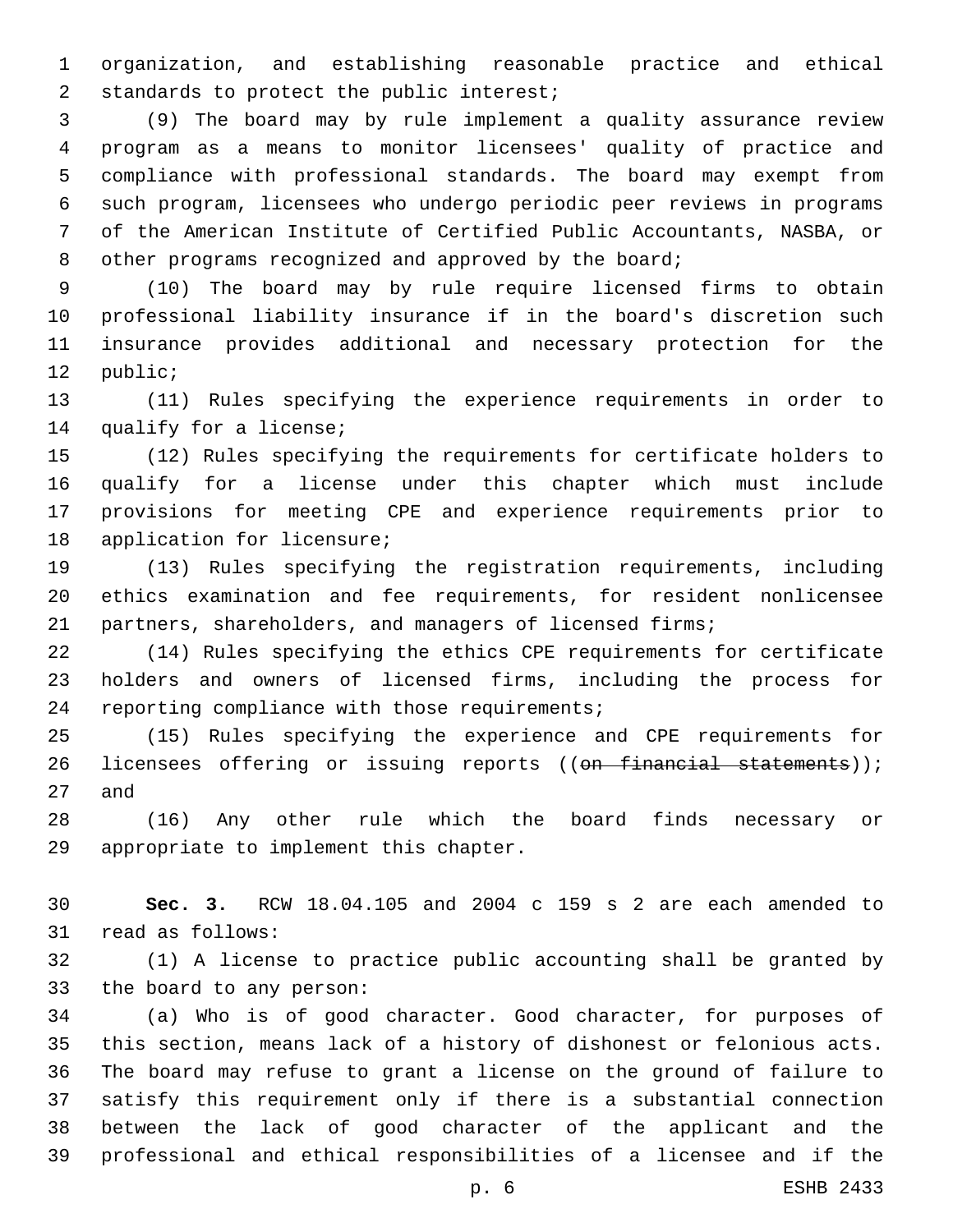finding by the board of lack of good character is supported by a preponderance of evidence. When an applicant is found to be unqualified for a license because of a lack of good character, the board shall furnish the applicant a statement containing the findings of the board and a notice of the applicant's right of appeal;

 (b) Who has met the educational standards established by rule as 7 the board determines to be appropriate;

8 (c) Who has passed an examination;

(d) Who has had one year of experience which is gained:

10 (i) Through the use of accounting, issuing reports ((on financial 11 statements)), management advisory, financial advisory, tax, tax 12 advisory, or consulting skills;

 (ii) While employed in government, industry, academia, or public 14 practice; and

 (iii) Meeting the competency requirements in a manner as determined by the board to be appropriate and established by board 17 rule; and

 (e) Who has paid appropriate fees as established by rule by the 19 board.

 (2) The examination described in subsection (1)(c) of this section shall test the applicant's knowledge of the subjects of accounting and auditing, and other related fields the board may specify by rule. The time for holding the examination is fixed by the board and may be changed from time to time. The board shall prescribe by rule the methods of applying for and taking the examination, including methods for grading examinations and determining a passing grade required of an applicant for a license. The board shall to the extent possible see to it that the grading of the examination, and the passing grades, are uniform with those applicable to all other states. The board may make use of all or a part of the uniform certified public accountant examination and advisory grading service of the American Institute of Certified Public Accountants and may contract with third parties to perform administrative services with respect to the examination as the board deems appropriate to assist it in performing its duties under this chapter. The board shall establish by rule provisions for transitioning to a new examination structure or to a new media for administering the examination.

 (3) The board shall charge each applicant an examination fee for the initial examination or for reexamination. The applicable fee shall be paid by the person at the time he or she applies for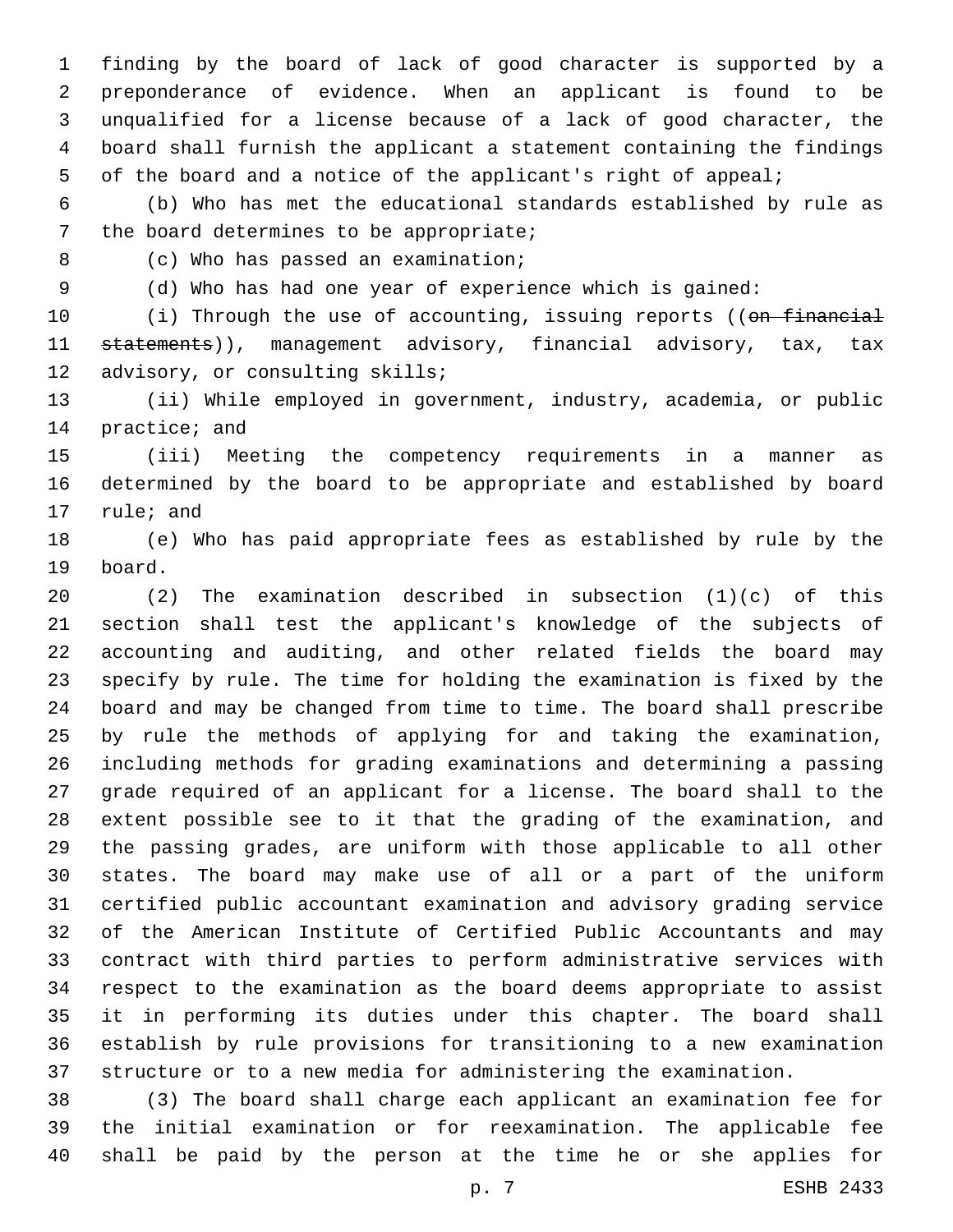examination, reexamination, or evaluation of educational qualifications. Fees for examination, reexamination, or evaluation of educational qualifications shall be determined by the board under chapter 18.04 RCW. There is established in the state treasury an account to be known as the certified public accountants' account. All fees received from candidates to take any or all sections of the certified public accountant examination shall be used only for costs 8 related to the examination.

 (4) Persons who on June 30, 2001, held valid certificates previously issued under this chapter shall be deemed to be 11 certificate holders, subject to the following:

 (a) Certificate holders may, prior to June 30, 2006, petition the board to become licensees by documenting to the board that they have gained one year of experience through the use of accounting, issuing 15 reports ((<del>on financial statements</del>)), management advisory, financial advisory, tax, tax advisory, or consulting skills, without regard to the eight-year limitation set forth in (b) of this subsection, while employed in government, industry, academia, or public practice.

 (b) Certificate holders who do not petition to become licensees prior to June 30, 2006, may after that date petition the board to become licensees by documenting to the board that they have one year of experience acquired within eight years prior to applying for a 23 license through the use of accounting, issuing reports ((on financial 24 statements)), management advisory, financial advisory, tax, tax advisory, or consulting skills in government, industry, academia, or 26 public practice.

 (c) Certificate holders who petition the board pursuant to (a) or (b) of this subsection must also meet competency requirements in a manner as determined by the board to be appropriate and established 30 by board rule.

 (d) Any certificate holder petitioning the board pursuant to (a) or (b) of this subsection to become a licensee must submit to the board satisfactory proof of having completed an accumulation of one hundred twenty hours of CPE during the thirty-six months preceding 35 the date of filing the petition.

 (e) Any certificate holder petitioning the board pursuant to (a) or (b) of this subsection to become a licensee must pay the appropriate fees established by rule by the board.

 (5) Certificate holders shall comply with the prohibition against the practice of public accounting in RCW 18.04.345.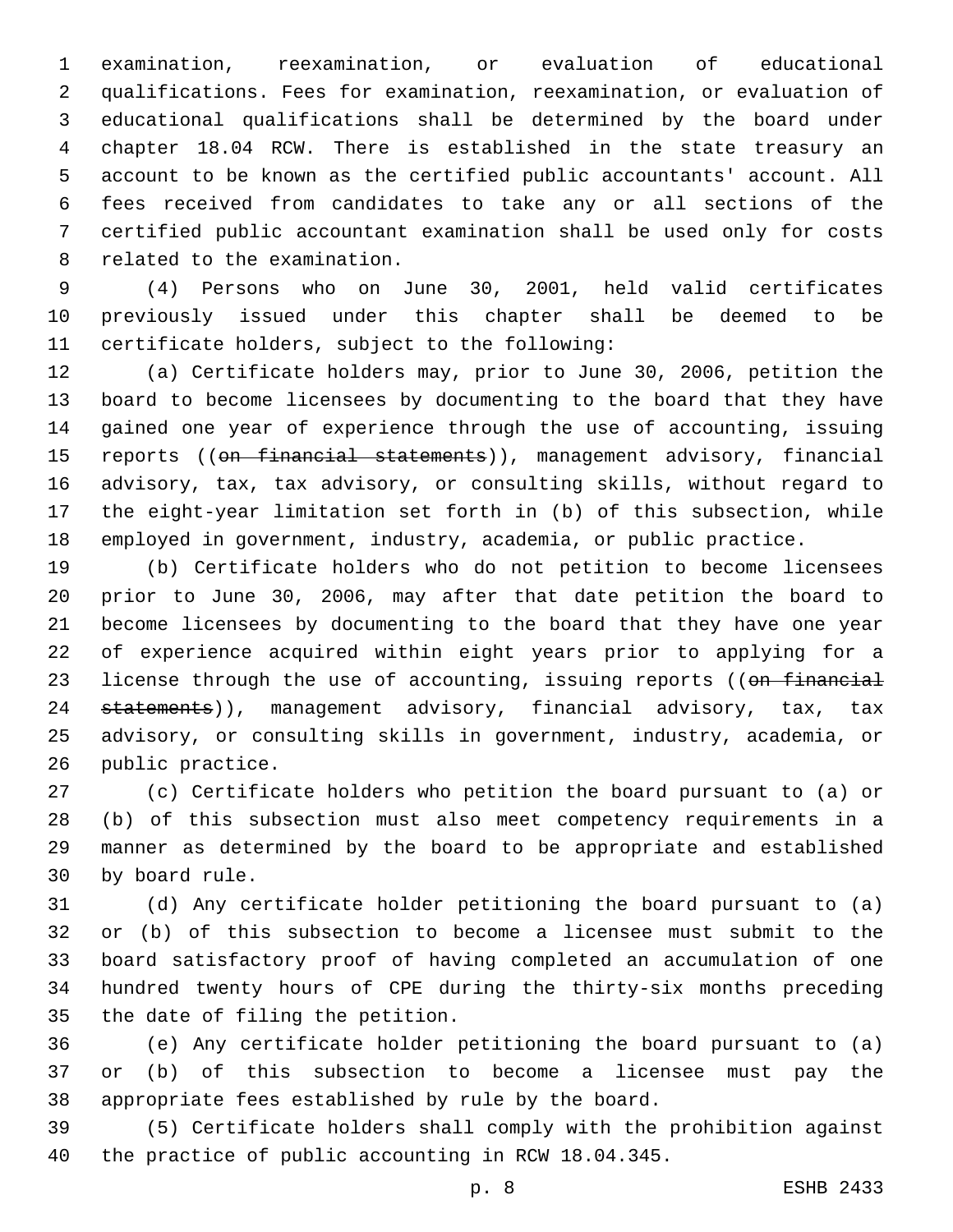(6) Persons who on June 30, 2001, held valid certificates previously issued under this chapter are deemed to hold inactive certificates, subject to renewal as inactive certificates, until they have petitioned the board to become licensees and have met the requirements of subsection (4) of this section. No individual who did not hold a valid certificate before July 1, 2001, is eligible to 7 obtain an inactive certificate.

 (7) Persons deemed to hold inactive certificates under subsection (6) of this section shall comply with the prohibition against the practice of public accounting in subsection (8)(b) of this section and RCW 18.04.345, but are not required to display the term inactive as part of their title, as required by subsection (8)(a) of this section until renewal. Certificates renewed to any persons after June 30, 2001, are inactive certificates and the inactive certificate holders are subject to the requirements of subsection (8) of this 16 section.

17 (8) Persons holding an inactive certificate:

 (a) Must use or attach the term "inactive" whenever using the title CPA or certified public accountant or referring to the certificate, and print the word "inactive" immediately following the title, whenever the title is printed on a business card, letterhead, or any other document, including documents published or transmitted through electronic media, in the same font and font size as the 24 title; and

(b) Are prohibited from practicing public accounting.

 **Sec. 4.** RCW 18.04.195 and 2008 c 16 s 3 are each amended to read as follows:27

 (1) The board shall grant or renew licenses to practice as a CPA firm to applicants that demonstrate their qualifications therefore in 30 accordance with this section.

(a) The following must hold a license issued under this section:

 (i) Any firm with an office in this state performing attest services as defined in RCW 18.04.025(1) or compilations as defined in 34 RCW 18.04.025(6);

 (ii) Any firm with an office in this state that uses the title "CPA" or "CPA firm"; or36

 (iii) Any firm that does not have an office in this state but 38 ((performs)) offers or renders attest services described in RCW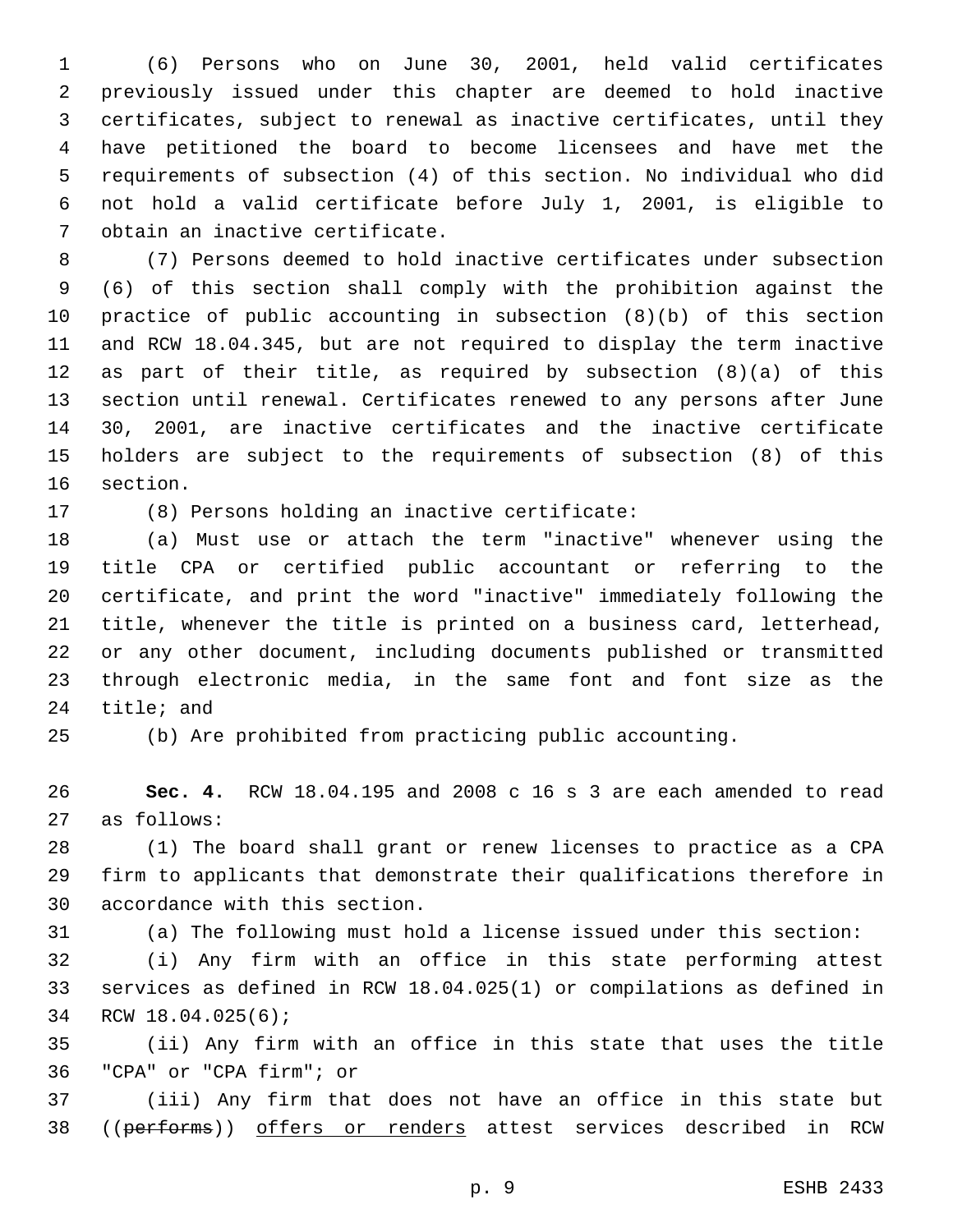1 18.04.025( $(\frac{1}{4} \cdot \frac{a}{a}, \frac{c}{c}, \text{or (d) for a client having its home office})$ )

2 in this state, unless it meets each of the following requirements:

 (A) Complies with the qualifications described in subsection 4  $(3)(c)$ ,  $(4)(a)$ , or  $(5)(c)$  of this section;

 (B) Meets the board's quality assurance review program requirements authorized by RCW 18.04.055(9) and the rules implementing such section;

 (C) Performs such services through an individual with practice 9 privileges under RCW 18.04.350(2); and

 (D) Can lawfully do so in the state where said individuals with practice privileges have their principal place of business.

 (b) A firm that is not subject to the requirements of subsection  $(1)(a)((\overrightarrow{iii}))$  of this section may perform compilation services described in RCW 18.04.025(6) and other nonattest professional services while using the title "CPA" or "CPA firm" in this state without a license issued under this section only if:

 (i) The firm performs such services through an individual with practice privileges under RCW 18.04.350(2); and

 (ii) The firm can lawfully do so in the state where said individuals with practice privileges have their principal place of 21 business  $(i \cdot$  and

 (iii) A firm performing services described in RCW 18.04.025  $(1)(b)$  and  $(6)$  meets the board's quality assurance [review] program 24 requirements authorized by RCW 18.04.055(9) and the rules 25 implementing that section)).

 (2) A sole proprietorship required to obtain a license under subsection (1) of this section shall license, as a firm, every three 28 years with the board.

 (a) The sole proprietor shall hold and renew a license to practice under RCW 18.04.105 and 18.04.215, or, in the case of a sole proprietorship that must obtain a license pursuant to subsection (1)(a)(iii) of this section, be a licensee of another state who meets 33 the requirements in RCW  $18.04.350(2)$ ;

 (b) Each resident individual in charge of an office located in this state shall hold and renew a license to practice under RCW 18.04.105 and 18.04.215; and36

37 (c) The licensed firm must meet ((competency)) requirements 38 established by rule by the board.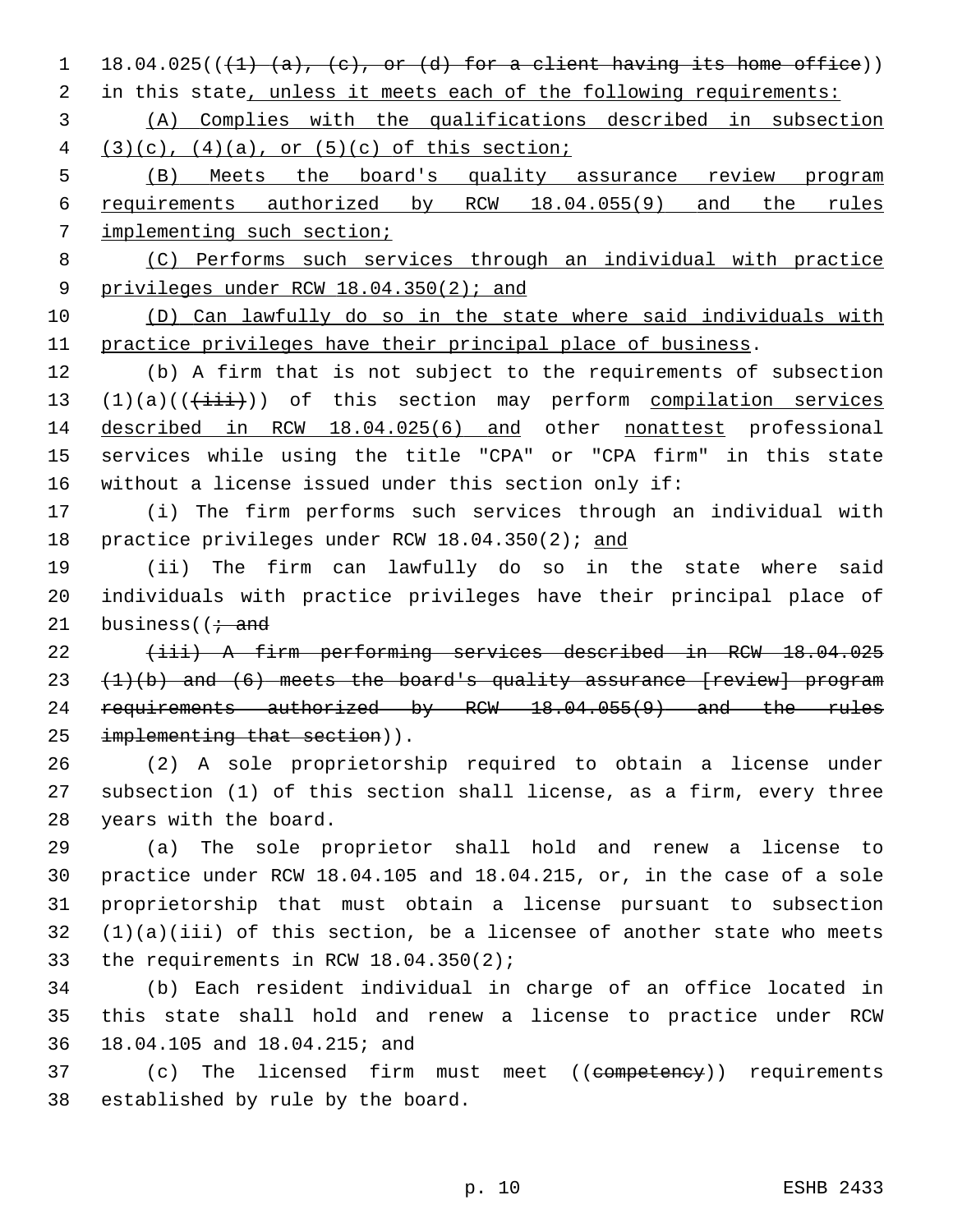(3) A partnership required to obtain a license under subsection (1) of this section shall license as a firm every three years with the board, and shall meet the following requirements:

 (a) At least one general partner of the partnership shall hold and renew a license to practice under RCW 18.04.105 and 18.04.215, or, in the case of a partnership that must obtain a license pursuant to subsection (1)(a)(iii) of this section, be a licensee of another 8 state who meets the requirements in RCW 18.04.350(2);

 (b) Each resident individual in charge of an office in this state shall hold and renew a license to practice under RCW 18.04.105 and 18.04.215;

 (c) At least a simple majority of the ownership of the licensed firm in terms of financial interests and voting rights of all partners or owners shall be held by persons who are licensees or holders of a valid license issued under this chapter or by another state. The principal partner of the partnership and any partner 17 having authority over issuing reports ((on financial statements)) shall hold a license under this chapter or issued by another state; 19 and

20 (d) The licensed firm must meet ((competency)) requirements 21 established by rule by the board.

 (4) A corporation required to obtain a license under subsection (1) of this section shall license as a firm every three years with the board and shall meet the following requirements:

 (a) At least a simple majority of the ownership of the licensed firm in terms of financial interests and voting rights of all shareholders or owners shall be held by persons who are licensees or holders of a valid license issued under this chapter or by another state and is principally employed by the corporation or actively engaged in its business. The principal officer of the corporation and 31 any officer or director having authority over issuing reports (( $\Theta$ n financial statements)) shall hold a license under this chapter or 33 issued by another state;

 (b) At least one shareholder of the corporation shall hold a license under RCW 18.04.105 and 18.04.215, or, in the case of a corporation that must obtain a license pursuant to subsection (1)(a)(iii) of this section, be a licensee of another state who meets 38 the requirements in RCW  $18.04.350(2)$ ;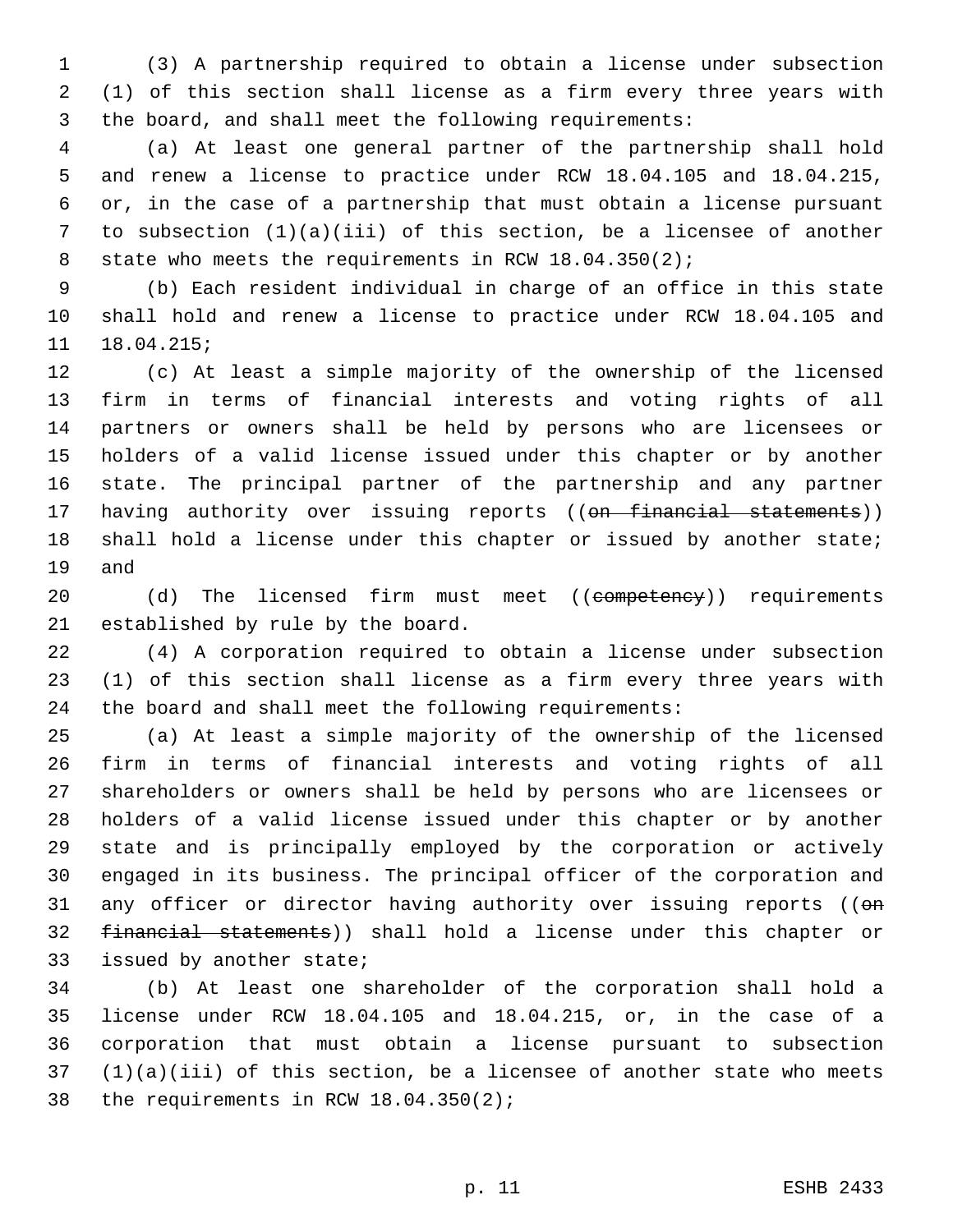(c) Each resident individual in charge of an office located in this state shall hold and renew a license under RCW 18.04.105 and 18.04.215;3

 (d) A written agreement shall bind the corporation or its shareholders to purchase any shares offered for sale by, or not under the ownership or effective control of, a qualified shareholder, and bind any holder not a qualified shareholder to sell the shares to the corporation or its qualified shareholders. The agreement shall be noted on each certificate of corporate stock. The corporation may purchase any amount of its stock for this purpose, notwithstanding any impairment of capital, as long as one share remains outstanding;

 (e) The corporation shall comply with any other rules pertaining to corporations practicing public accounting in this state as the 14 board may prescribe; and

15 (f) The licensed firm must meet ((competency)) requirements 16 established by rule by the board.

 (5) A limited liability company required to obtain a license under subsection (1) of this section shall license as a firm every three years with the board, and shall meet the following 20 requirements:

 (a) At least one member of the limited liability company shall hold a license under RCW 18.04.105 and 18.04.215, or, in the case of a limited liability company that must obtain a license pursuant to subsection (1)(a)(iii) of this section, be a licensee of another state who meets the requirements in RCW 18.04.350(2);

 (b) Each resident manager or member in charge of an office located in this state shall hold and renew a license under RCW 28 18.04.105 and 18.04.215;

 (c) At least a simple majority of the ownership of the licensed firm in terms of financial interests and voting rights of all owners shall be held by persons who are licensees or holders of a valid license issued under this chapter or by another state. The principal member or manager of the limited liability company and any member 34 having authority over issuing reports ((on financial statements)) shall hold a license under this chapter or issued by another state; 36 and

37 (d) The licensed firm must meet ((competency)) requirements 38 established by rule by the board.

 (6) Application for a license as a firm with an office in this state shall be made upon the affidavit of the proprietor or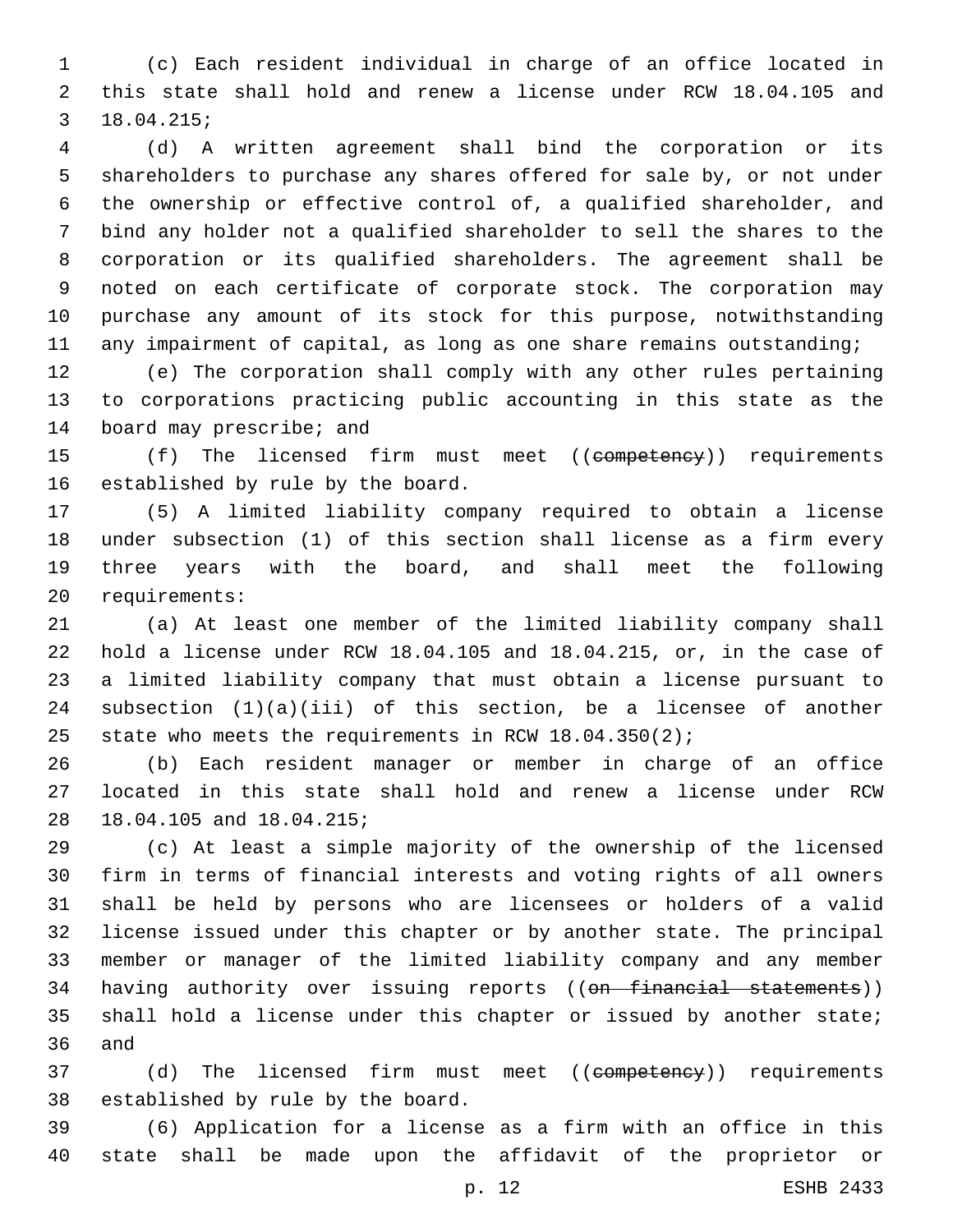individual designated as managing partner, member, or shareholder for Washington. This individual shall hold a license under RCW 18.04.215.

 (7) In the case of a firm licensed in another state and required to obtain a license under subsection (1)(a)(iii) of this section, the application for the firm license shall be made upon the affidavit of an individual who qualifies for practice privileges in this state under RCW 18.04.350(2) who has been authorized by the applicant firm to make the application. The board shall determine in each case 9 whether the applicant is eligible for a license.

 (8) The board shall be given notification within ninety days after the admission or withdrawal of a partner, shareholder, or member engaged in this state in the practice of public accounting from any partnership, corporation, or limited liability company so 14 licensed.

 (9) Licensed firms that fall out of compliance with the provisions of this section due to changes in firm ownership, after receiving or renewing a license, shall notify the board in writing within ninety days of its falling out of compliance and propose a time period in which they will come back into compliance. The board may grant a reasonable period of time for a firm to be in compliance with the provisions of this section. Failure to bring the firm into compliance within a reasonable period of time, as determined by the board, may result in suspension, revocation, or imposition of 24 conditions on the firm's license.

 (10) Fees for the license as a firm and for notification of the board of the admission or withdrawal of a partner, shareholder, or member shall be determined by the board. Fees shall be paid by the firm at the time the license application form or notice of admission or withdrawal of a partner, shareholder, or member is filed with the board.30

(11) Nonlicensee owners of licensed firms are:

 (a) Required to fully comply with the provisions of this chapter 33 and board rules;

34 (b) Required to be an individual;

35 (c) Required to be of good character, as defined in RCW 18.04.105(1)(a), and an active individual participant in the licensed firm or affiliated entities as these terms are defined by board rule; 38 and

 (d) Subject to discipline by the board for violation of this 40 chapter.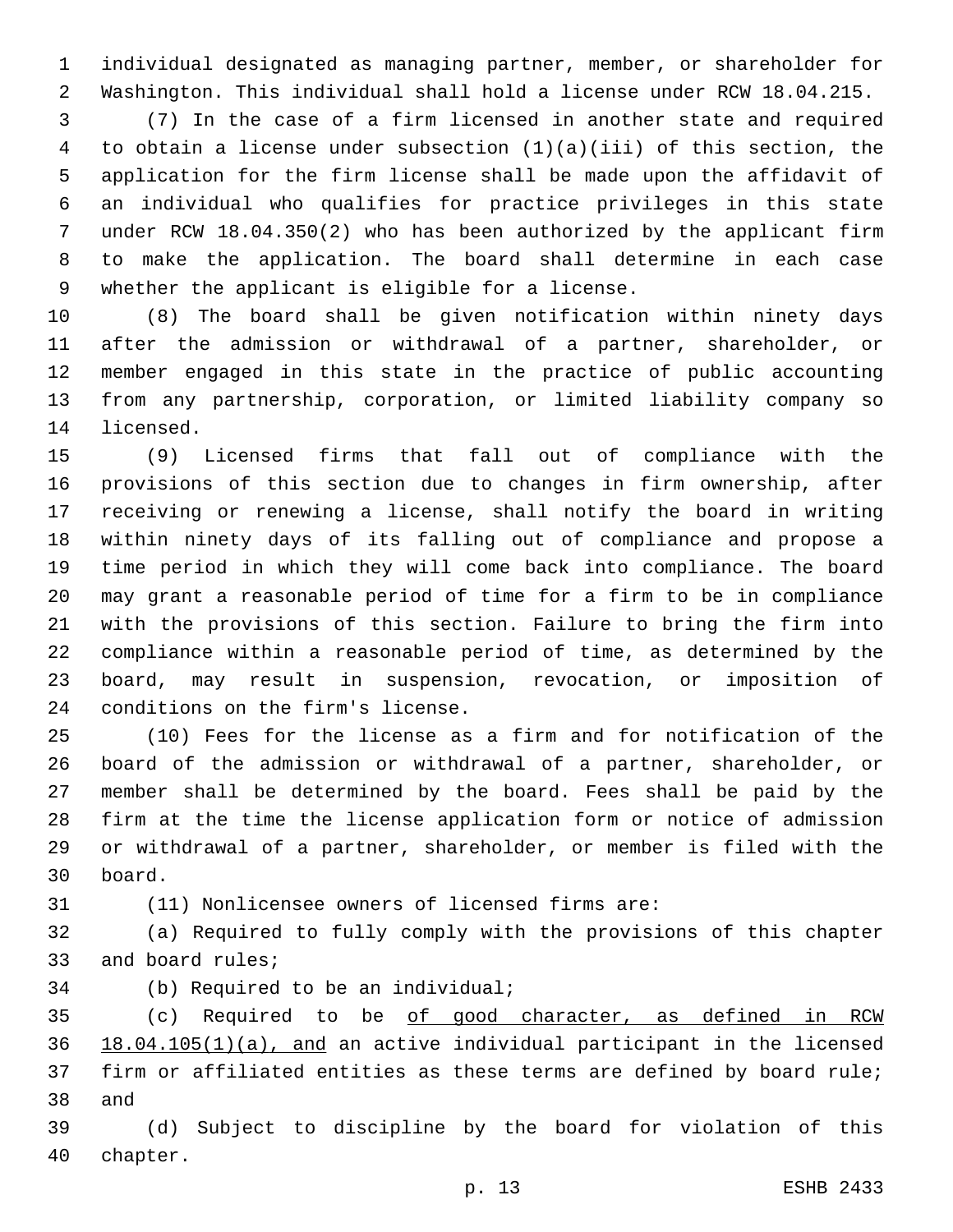(12) Resident nonlicensee owners of licensed firms are required 2 to meet:

 (a) The ethics examination, registration, and fee requirements as 4 established by the board rules; and

(b) The ethics CPE requirements established by the board rules.

 (13)(a) Licensed firms must notify the board within thirty days 7 after:

 (i) Sanction, suspension, revocation, or modification of their professional license or practice rights by the securities exchange commission, internal revenue service, or another state board of 11 accountancy;

 (ii) Sanction or order against the licensee or nonlicensee firm owner by any federal or other state agency related to the licensee's practice of public accounting or violation of ethical or technical 15 standards established by board rule; or

 (iii) The licensed firm is notified that it has been charged with a violation of law that could result in the suspension or revocation of the firm's license by a federal or other state agency, as identified by board rule, related to the firm's professional license, practice rights, or violation of ethical or technical standards 21 established by board rule.

 (b) The board must adopt rules to implement this subsection and may also adopt rules specifying requirements for licensees to report to the board sanctions or orders relating to the licensee's practice of public accounting or violation of ethical or technical standards entered against the licensee by a nongovernmental professionally 27 related standard-setting entity.

 **Sec. 5.** RCW 18.04.345 and 2009 c 116 s 1 are each amended to read as follows:29

 (1) No individual may assume or use the designation "certified public accountant-inactive" or "CPA-inactive" or any other title, designation, words, letters, abbreviation, sign, card, or device tending to indicate that the individual is a certified public accountant-inactive or CPA-inactive unless the individual holds a certificate. Individuals holding only a certificate may not practice 36 public accounting.

 (2) No individual may hold himself or herself out to the public or assume or use the designation "certified public accountant" or "CPA" or any other title, designation, words, letters, abbreviation,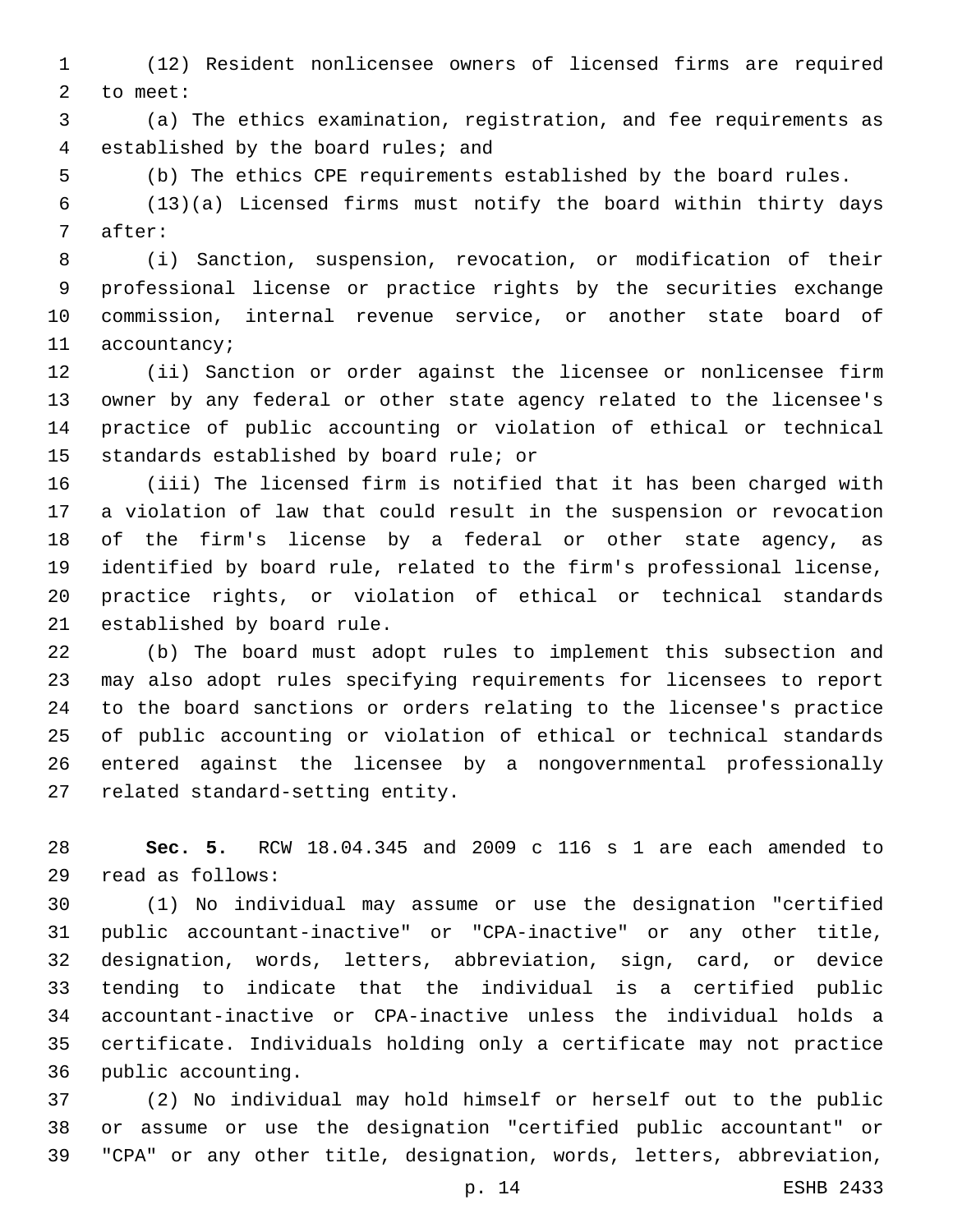sign, card, or device tending to indicate that the individual is a certified public accountant or CPA unless the individual qualifies for the privileges authorized by RCW 18.04.350(2) or holds a license under RCW 18.04.105 and 18.04.215.4

 (3) No firm with an office in this state may perform or offer to perform attest services as defined in RCW 18.04.025(1) or compilation services as defined in RCW 18.04.025(6) or assume or use the designation "certified public accountant" or "CPA" or any other title, designation, words, letters, abbreviation, sign, card, or device tending to indicate that the firm is composed of certified public accountants or CPAs, unless the firm is licensed under RCW 18.04.195 and all offices of the firm in this state are maintained and registered under RCW 18.04.205. This subsection does not limit the services permitted under RCW 18.04.350(10) by persons not 15 required to be licensed under this chapter.

 (4) No firm may perform the services defined in RCW 18.04.025(1) 17 ( $(\overline{\{a\}}, \overline{\{c\}}, \overline{\text{or } (d)}$  for a client with its home office)) in this state unless the firm is licensed under RCW 18.04.195, renews the firm license as required under RCW 18.04.215, and all offices of the firm in this state are maintained and registered under RCW 18.04.205.

 (5) No individual, partnership, limited liability company, or corporation offering public accounting services to the public may hold himself, herself, or itself out to the public, or assume or use along, or in connection with his, hers, or its name, or any other name the title or designation "certified accountant," "chartered accountant," "licensed accountant," "licensed public accountant," "public accountant," or any other title or designation likely to be confused with "certified public accountant" or any of the abbreviations "CA," "LA," "LPA," or "PA," or similar abbreviations 30 likely to be confused with "CPA."

 (6) No licensed firm may operate under an alias, a firm name, title, or "DBA" that differs from the firm name that is registered 33 with the board.

 (7) No individual with an office in this state may sign, affix, or associate his or her name or any trade or assumed name used by the individual in his or her business to any report prescribed by professional standards unless the individual holds a license to practice under RCW 18.04.105 and 18.04.215, a firm holds a license under RCW 18.04.195, and all of the individual's offices in this 40 state are registered under RCW 18.04.205.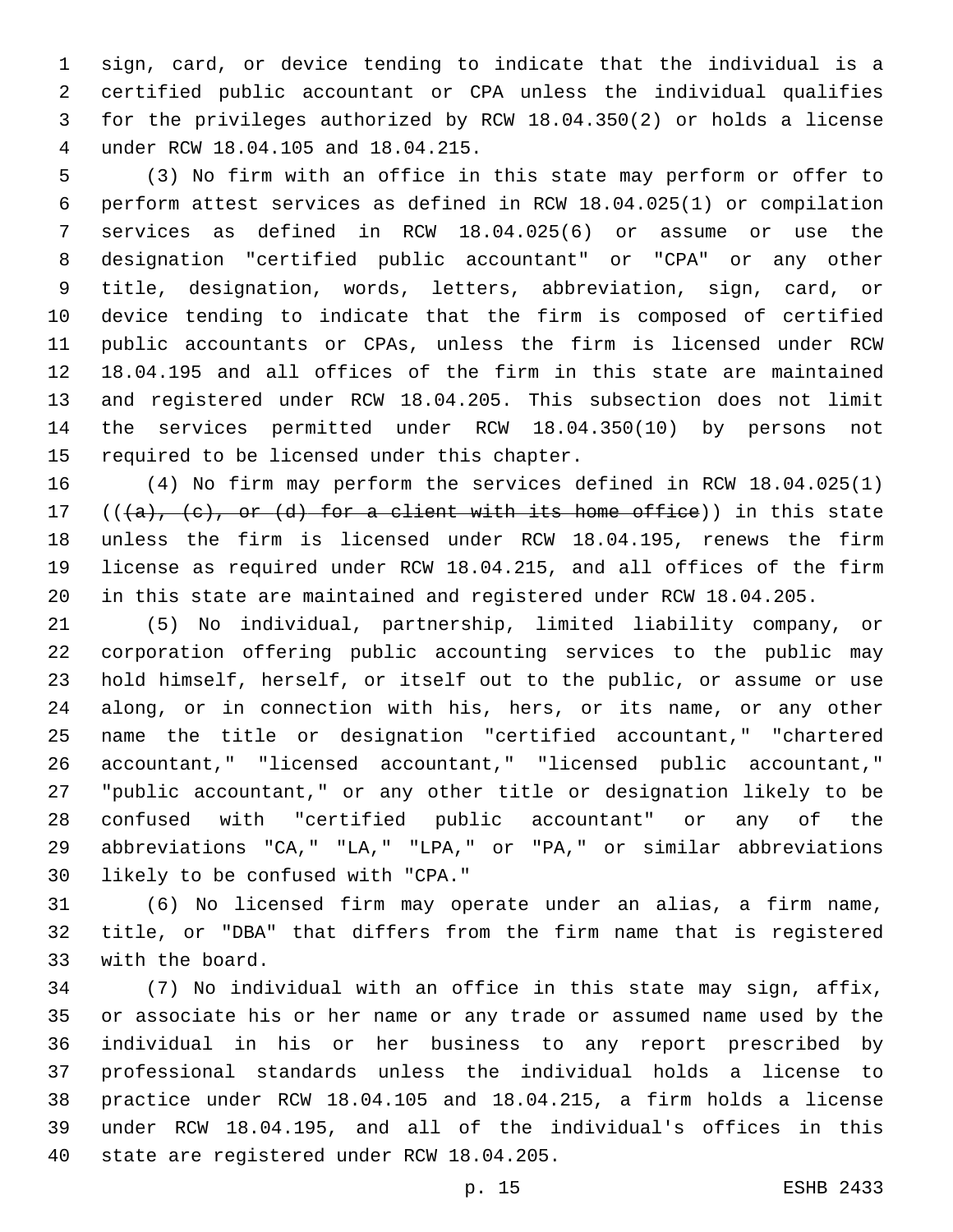(8) No individual licensed in another state may sign, affix, or associate a firm name to any report prescribed by professional standards, or associate a firm name in conjunction with the title certified public accountant, unless the individual:

 (a) Qualifies for the practice privileges authorized by RCW 18.04.350(2); or6

 (b) Is licensed under RCW 18.04.105 and 18.04.215, and all of the individual's offices in this state are maintained and registered 9 under RCW 18.04.205.

 (9) No individual, partnership, limited liability company, or corporation not holding a license to practice under RCW 18.04.105 and 18.04.215, or firm not licensed under RCW 18.04.195 or firm not registering all of the firm's offices in this state under RCW 18.04.205, or not qualified for the practice privileges authorized by RCW 18.04.350(2), may hold himself, herself, or itself out to the public as an "auditor" with or without any other description or designation by use of such word on any sign, card, letterhead, or in 18 any advertisement or directory.

 (10) For purposes of this section, because individuals practicing using practice privileges under RCW 18.04.350(2) are deemed substantially equivalent to licensees under RCW 18.04.105 and 18.04.215, every word, term, or reference that includes the latter shall be deemed to include the former, provided the conditions of such practice privilege, as set forth in RCW 18.04.350 (4) and (5) 25 are maintained.

 (11) Notwithstanding anything to the contrary in this section, it is not a violation of this section for a firm that does not hold a valid license under RCW 18.04.195 and that does not have an office in this state to use the title "CPA" or "certified public accountant" as part of the firm's name and to provide its professional services in this state, and licensees and individuals with practice privileges may provide services on behalf of such firms so long as it complies 33 with the requirements of RCW  $18.04.195(1)((\{ \})$ . An individual or firm authorized under this subsection to use practice privileges in this state must comply with the requirements otherwise applicable to licensees in this section.

 **Sec. 6.** RCW 18.04.205 and 2008 c 16 s 4 are each amended to read as follows:38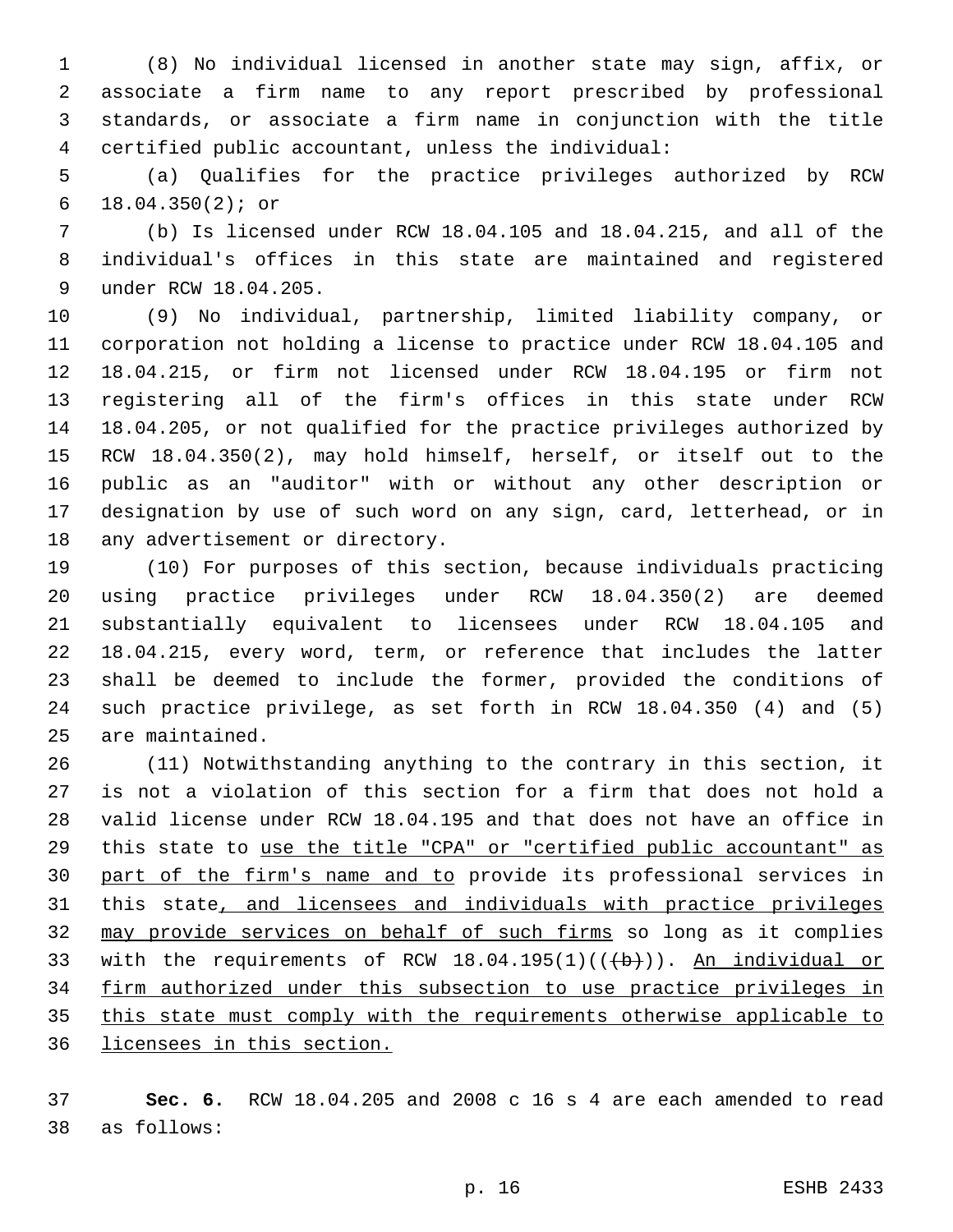(1) Each office established or maintained in this state for the 2 purpose of offering to issue or issuing ((attest or compilation)) reports in this state or that uses the title "certified public accountant" or "CPA," shall register with the board under this 5 chapter every three years.

 (2) Each office established or maintained in this state shall be under the direct supervision of a resident licensee holding a license under RCW 18.04.105 and 18.04.215.8

 (3) The board shall by rule prescribe the procedure to be followed to register and maintain offices established in this state for the purpose of offering to issue or issuing attest or compilation reports or that use the title "certified public accountant" or "CPA."

 (4) Fees for the registration of offices shall be determined by the board. Fees shall be paid by the applicant at the time the 15 registration form is filed with the board.

 **Sec. 7.** RCW 18.04.350 and 2008 c 16 s 6 are each amended to read 17 as follows:

 (1) Nothing in this chapter prohibits any individual not holding a license and not qualified for the practice privileges authorized by subsection (2) of this section from serving as an employee of a firm licensed under RCW 18.04.195 and 18.04.215. However, the employee 22 shall not issue any ((compilation, review, audit, or examination)) 23 report ((on financial or other information)) as defined in this 24 chapter, on the information of any other persons, firms, or 25 governmental units over his or her name.

 (2) An individual whose principal place of business is not in this state shall be presumed to have qualifications substantially equivalent to this state's requirements and shall have all the privileges of licensees of this state without the need to obtain a license under RCW 18.04.105 if the individual:30

 (a) Holds a valid license as a certified public accountant from any state that requires, as a condition of licensure, that an individual:33

 (i) Have at least one hundred fifty semester hours of college or university education including a baccalaureate or higher degree 36 conferred by a college or university;

 (ii) Achieve a passing grade on the uniform certified public 38 accountant examination; and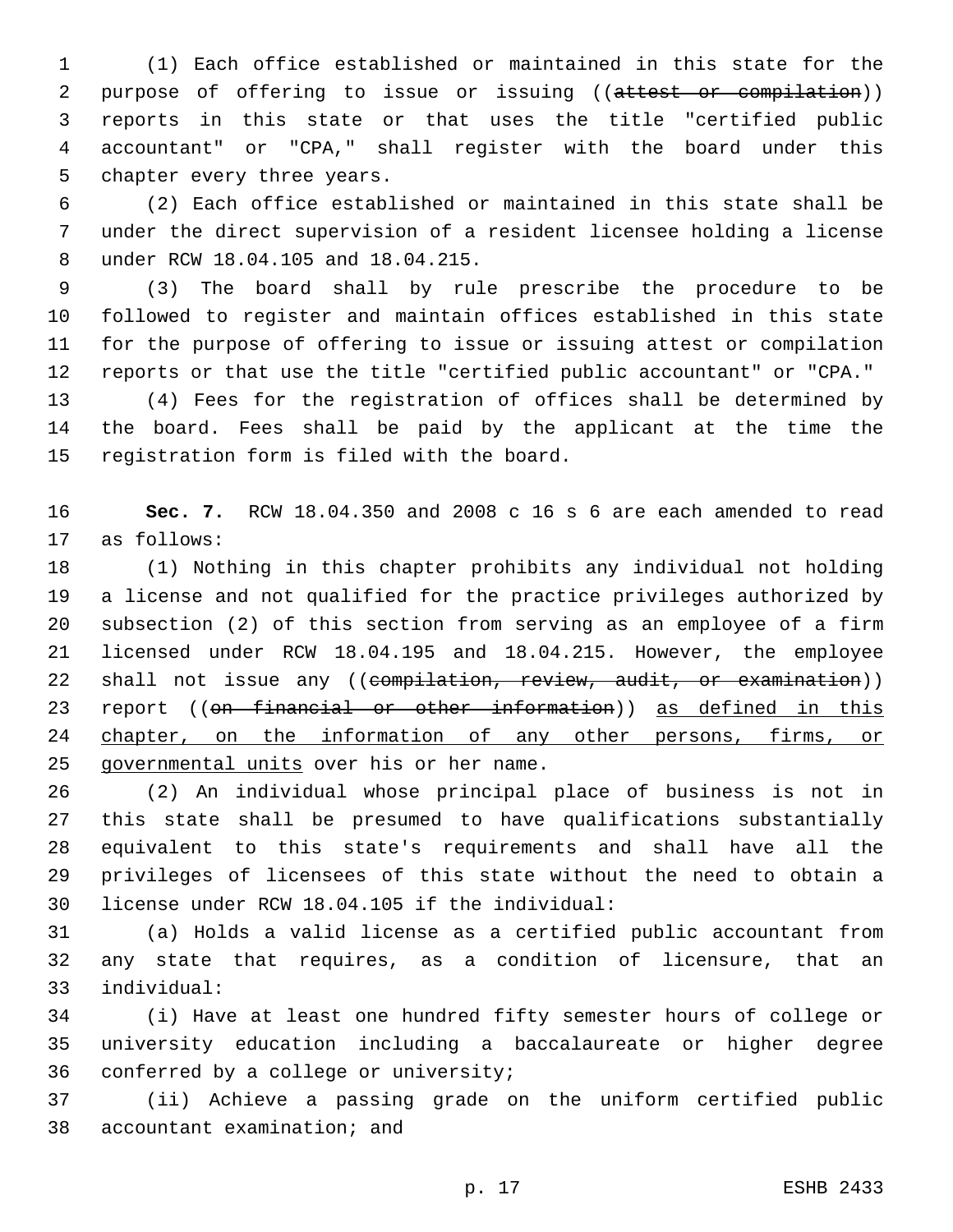(iii) Possess at least one year of experience including service or advice involving the use of accounting, attest, compilation, management advisory, financial advisory, tax, or consulting skills, all of which was verified by a licensee; or4

 (b) Holds a valid license as a certified public accountant from any state that does not meet the requirements of (a) of this subsection, but such individual's qualifications are substantially equivalent to those requirements. Any individual who passed the uniform certified public accountant examination and holds a valid license issued by any other state prior to January 1, 2012, may be exempt from the education requirements in (a)(i) of this subsection 12 for purposes of this section.

 (3) Notwithstanding any other provision of law, an individual who qualifies for the practice privilege under subsection (2) of this section may offer or render professional services, whether in person or by mail, telephone, or electronic means, and no notice, fee, or other submission shall be provided by any such individual. Such an individual shall be subject to the requirements of subsection (4) of 19 this section.

 (4) Any individual licensee of another state exercising the privilege afforded under subsection (2) of this section and the firm that employs that licensee simultaneously consent, as a condition of 23 exercising this privilege:

 (a) To the personal and subject matter jurisdiction and 25 disciplinary authority of the board;

(b) To comply with this chapter and the board's rules;

 (c) That in the event the license from the state of the individual's principal place of business is no longer valid, the individual will cease offering or rendering professional services in this state individually and on behalf of a firm; and

 (d) To the appointment of the state board which issued the certificate or license as their agent upon whom process may be served in any action or proceeding by this state's board against the 34 certificate holder or licensee.

 (5) An individual who qualifies for practice privileges under 36 subsection (2) of this section ((may, for any entity with its home office in this state, perform the following services only through a firm that has obtained a license under RCW 18.04.195 and 18.04.215:

 (a) Any financial statement audit or other engagement to be 40 performed in accordance with statements on auditing standards;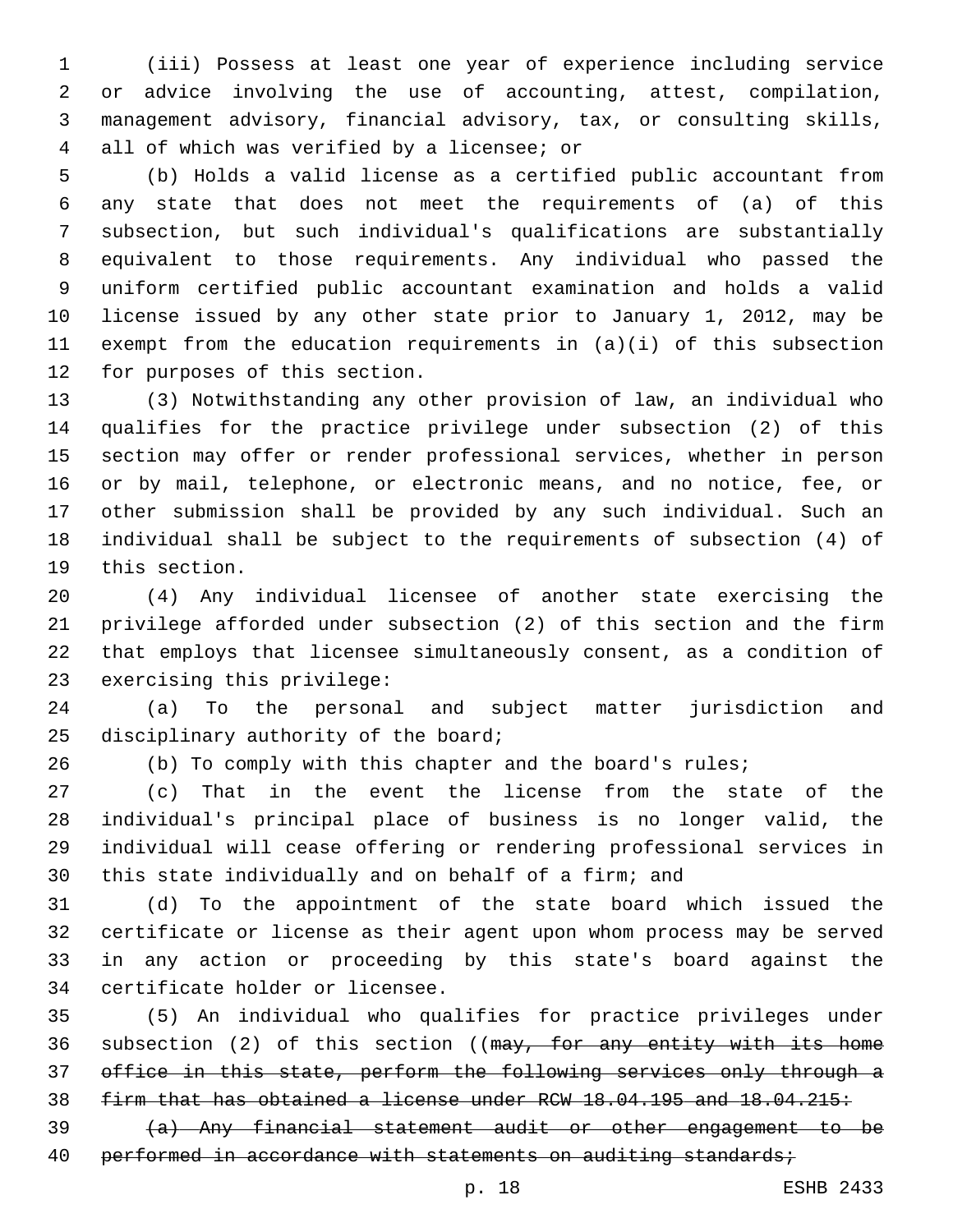(b) Any examination of prospective financial information to be performed in accordance with statements on standards for attestation 3 engagements; or

 (c) Any engagement to be performed in accordance with public company accounting oversight board auditing standards)) who performs any attest service described in RCW 18.04.025(1) may only do so through a firm which has obtained a license under RCW 18.04.195 and 8 18.04.215 or which meets the requirements for an exception from the firm licensure requirements under RCW 18.04.195(1) (a)(iii) or (b).

 (6) A licensee of this state offering or rendering services or using their CPA title in another state shall be subject to disciplinary action in this state for an act committed in another state for which the licensee would be subject to discipline for an act committed in the other state. Notwithstanding RCW 18.04.295 and this section, the board shall cooperate with and investigate any complaint made by the board of accountancy of another state or 17 jurisdiction.

 (7) Nothing in this chapter prohibits a licensee, a licensed firm, any of their employees, or persons qualifying for practice privileges by this section from disclosing any data in confidence to other certified public accountants, quality assurance or peer review teams, partnerships, limited liability companies, or corporations of certified public accountants or to the board or any of its employees engaged in conducting quality assurance or peer reviews, or any one of their employees in connection with quality or peer reviews of that accountant's accounting and auditing practice conducted under the 27 auspices of recognized professional associations.

 (8) Nothing in this chapter prohibits a licensee, a licensed firm, any of their employees, or persons qualifying for practice privileges by this section from disclosing any data in confidence to any employee, representative, officer, or committee member of a recognized professional association, or to the board, or any of its employees or committees in connection with a professional investigation held under the auspices of recognized professional 35 associations or the board.

 (9) Nothing in this chapter prohibits any officer, employee, 37 partner, or principal of any organization:

 (a) From affixing his or her signature to any statement or report in reference to the affairs of the organization with any wording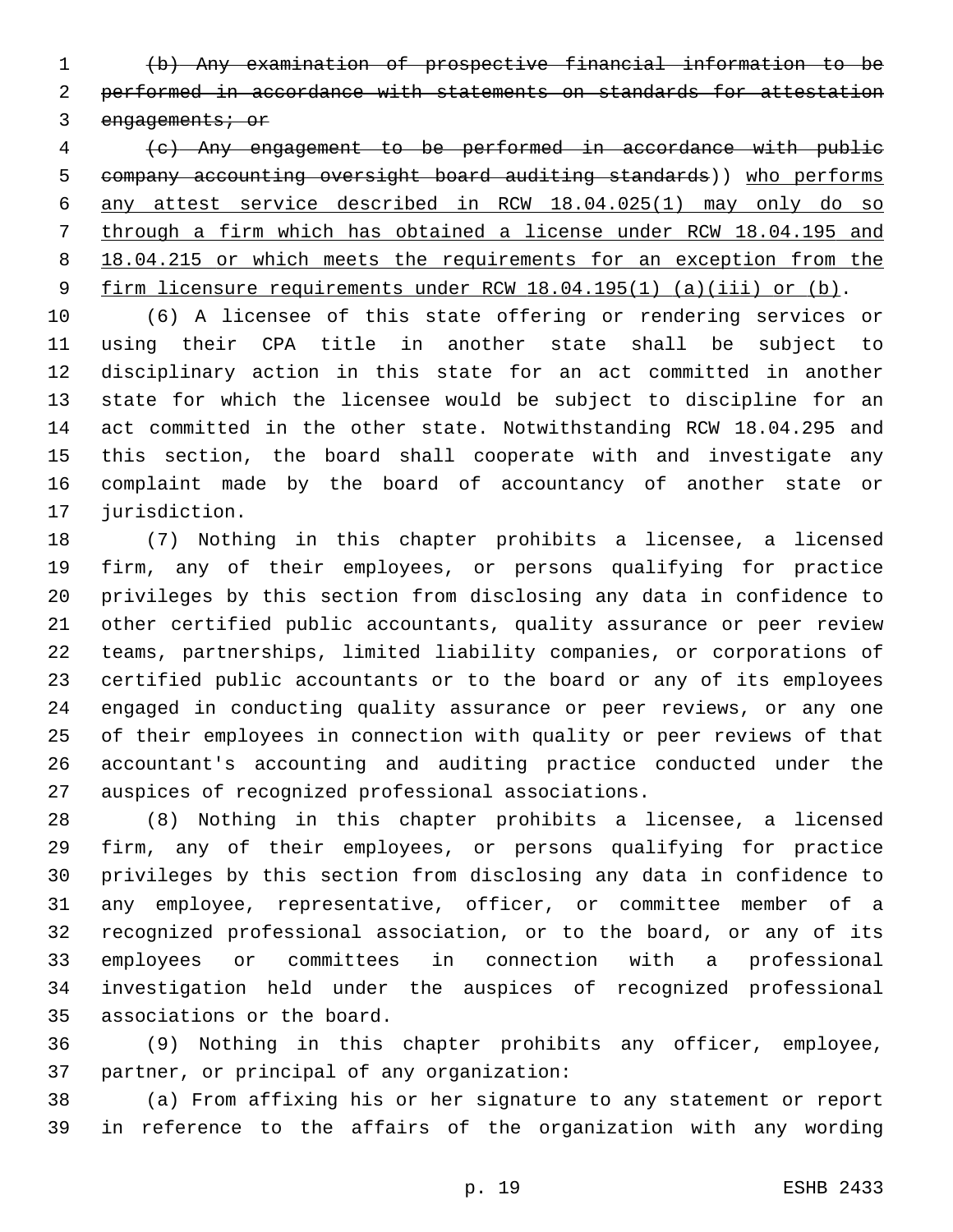designating the position, title, or office which he or she holds in 2 the organization; or

 (b) From describing himself or herself by the position, title, or office he or she holds in such organization.4

 (10) Nothing in this chapter prohibits any person or firm composed of persons not holding a license under this chapter from offering or rendering to the public bookkeeping, accounting, tax services, the devising and installing of financial information systems, management advisory, or consulting services, the preparation 10 of tax returns, or the furnishing of advice on tax matters, ((the preparation of financial statements, written statements describing 12 how such financial statements were prepared,)) or similar services, provided that persons, partnerships, limited liability companies, or corporations not holding a license who offer or render these services 15 do not designate any written statement as ((an "audit report," 16 "review report," or "compilation report," do not issue any written statement which purports to express or disclaim an opinion on financial statements which have been audited, and do not issue any written statement which expresses assurance on financial statements which have been reviewed)) a report as defined in RCW 18.04.025(21) or use any language in any statement relating to the financial affairs of a person or entity which is conventionally used by licensees in reports or any attest service as defined in this 24 chapter.

 (11) Nothing in this chapter prohibits any person or firm composed of persons not holding a license under this chapter from 27 offering or rendering to the public the preparation of financial statements, or written statements describing how such financial statements were prepared, provided that persons, partnerships, limited liability companies, or corporations not holding a license who offer or render these services do not designate any written statement as a report as defined in RCW 18.04.025(21), do not issue any written statement that purports to express or disclaim an opinion on financial statements that have been audited, and do not issue any written statement that expresses assurance on financial statements that have been reviewed. The board may prescribe, by rule, language for the written statement describing how such financial statements were prepared for use by persons not holding a license under this 39 chapter.